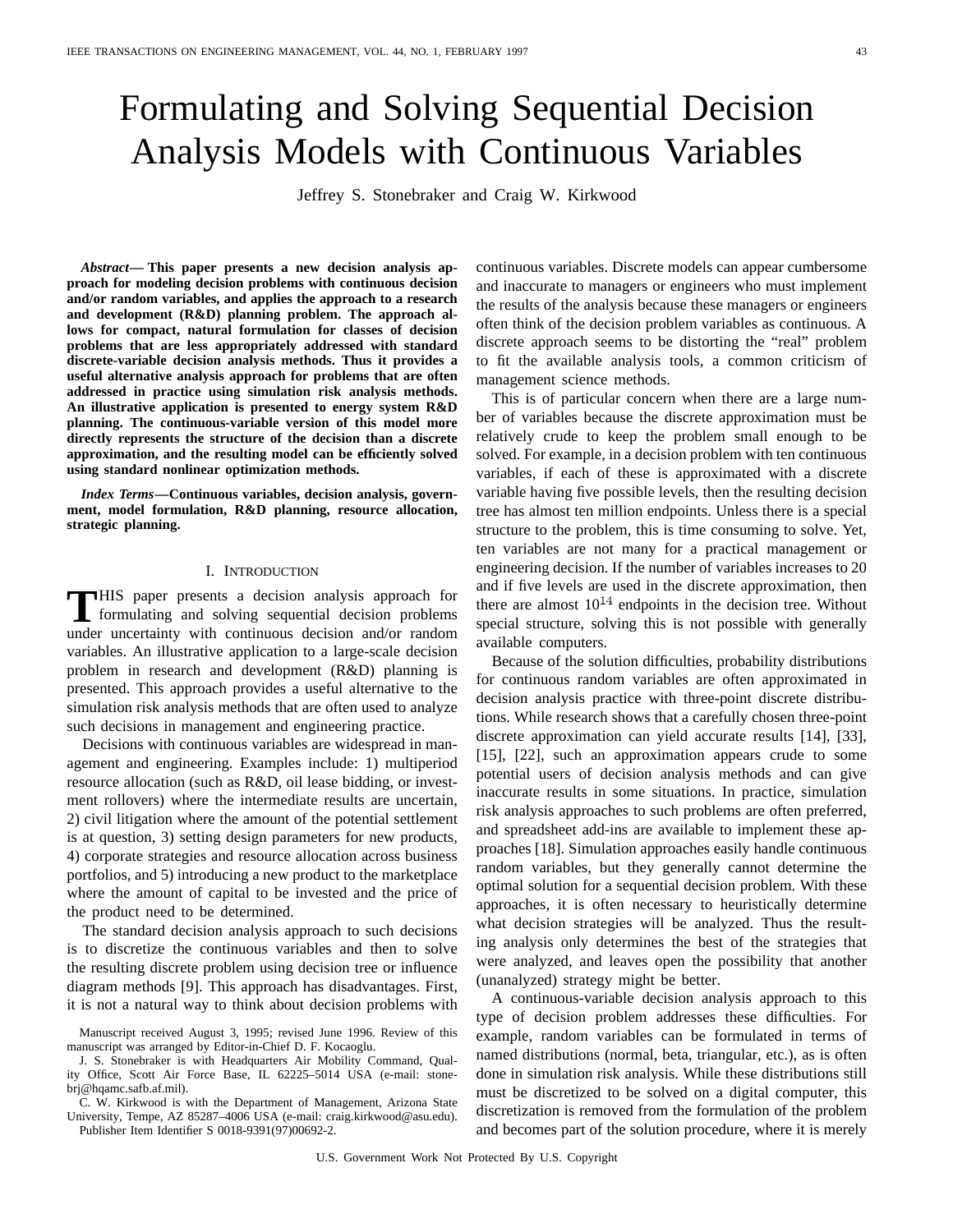a numerical analysis issue. Thus, it does not raise the question of distorting a decision that involves continuous variables to fit (discrete) modeling tools. Similarly, with continuous decision variables, standard continuous mathematical optimization methods can be used to determine the optimum at each decision point in the model. As with continuous random variables, the solution procedure for continuous decision variables may require discretization, but this is once again only a solution issue, rather than being part of the problem's formulation.

Furthermore, continuous mathematical optimization solution methods can be much faster than the exhaustive search approach that is often necessary when a discrete sequential decision model is solved. Hence, while this may seem somewhat paradoxical, it may be possible to solve larger decision models with continuous decision variables than with discrete decision variables. Suppose, for example, that a decision problem includes five continuous decision variables, and it is desired to determine optimal values for each of these accurate to within 5%. With a discrete approximation, this requires using 19 different levels for each variable, and hence  $19<sup>5</sup> = 2476099$  different decision strategies must be analyzed. On the other hand, if the method of bisection [8] can be used with a continuous model to search for the optimal value of each continuous variable, it is only necessary to consider five levels for each variable to obtain a solution that is accurate to within 5%, or a total of  $5^5 = 3125$  different strategies, which is almost a factor of 800 fewer. The relative computational advantage of the method of bisection grows rapidly as the desired solution accuracy increases.

### II. BACKGROUND AND FORMULATION

Our approach to formulating decisions with continuous variables is a generalization of Kirkwood's approach [16] and [17] to formulating decisions with discrete variables. With his approach, information about the path which leads from the root node of a sequential decision model (decision tree) to a particular interior node or endpoint is summarized in a *state s*. Each node or endpoint is identified by an unique *node index i* and a *node type*  $t_i$ , which can be "decision," "chance," "endpoint," or "auxiliary." Each decision or chance node has  $b_i$  branches, where  $b_i \geq 1$  is an integer, and each branch is identified by an unique integer *branch index j*, with  $1 \le j \le b_i$ . An auxiliary node is analogous to a deterministic node in an influence diagram and can be used to clarify the structure of a decision analysis model. (Auxiliary nodes are equivalent to decision or chance nodes with one branch.) Each node (but not endpoint) has a *next node function*  $n_{ij}(s)$ , which yields a valid node index, and a *branch value function*  $f_{ij}(s)$ . Each chance node has a *branch probability function*  $p_{ij}(s)$ . Finally, each node has a *node variable*  $v_i$ , which specifies each algebraic variable in the decision analysis model. With this notation, the expected utility  $EU[i]_S$  for node i given state s is described by (see (1) at the bottom of the page) where  $u$  is an utility function, and  $\{v_i : f_{ij}(s), s\}$  is the state formed by adding to s the node variable  $v_i$  and its associated value as determined by  $f_{ij}(s)$ . For example, suppose that s is {COST : 500}, where "COST : 500" means that node variable COST has a value of 500. If the next node variable in the path is REVENUE and  $f_u(s)$  is 800, then this new information is summarized in  $\{v_i : f_u(s), s\}$  as {REVENUE : 800, COST : 500}. For a decision node  $i$ , a preferred alternative is a j that maximizes  $EU[n_{ij}(s)|{v_i : f_{ij}(s), s}].$ 

A number of other approaches have recently been developed for formulating and solving large-scale discrete sequential decision models [10], [26], [7], [25]. Kirkwood's approach emphasizes the use of algebraic variables and functions more strongly than these other approaches. Because of this emphasis on variables and functions, it is straightforward to generalize Kirkwood's approach to handle continuous decision and random variables.

The formulation can be generalized to include decisions with continuous decision and random variables by recognizing that the index  $j$  at each node  $i$  in (1) needs to be converted to a continuous variable, which we will call  $x_i$ . When this is done, (1) can be modified into (see (2) at the bottom of the page) where  $D_i(s)$  is the feasible region for decision variable  $x_i$ ,  $R_i(s)$  is the range of possible values for random variable  $x_i$ ,  $f_i(x_i, s)$  assigns a value to node variable  $v_i$ , and  $F_i(x_i|s)$ is the *cumulative distribution function* for random variable  $x_i$ given state s. (Note that the  $f_i(s)$  function at endpoint nodes, and the  $n_i(s)$  and  $f_i(s)$  functions at auxiliary nodes, do not depend on  $x_i$ .) As the notation indicates, all of these functions can depend on state  $s$ . A preferred alternative at decision node i is an  $x_i$  that maximizes  $EU[n_i(x_i, s) | {v_i : f_i(x_i, s), s}].$ 

decision chance endpoint auxiliary (1) decision chance endpoint auxiliary (2)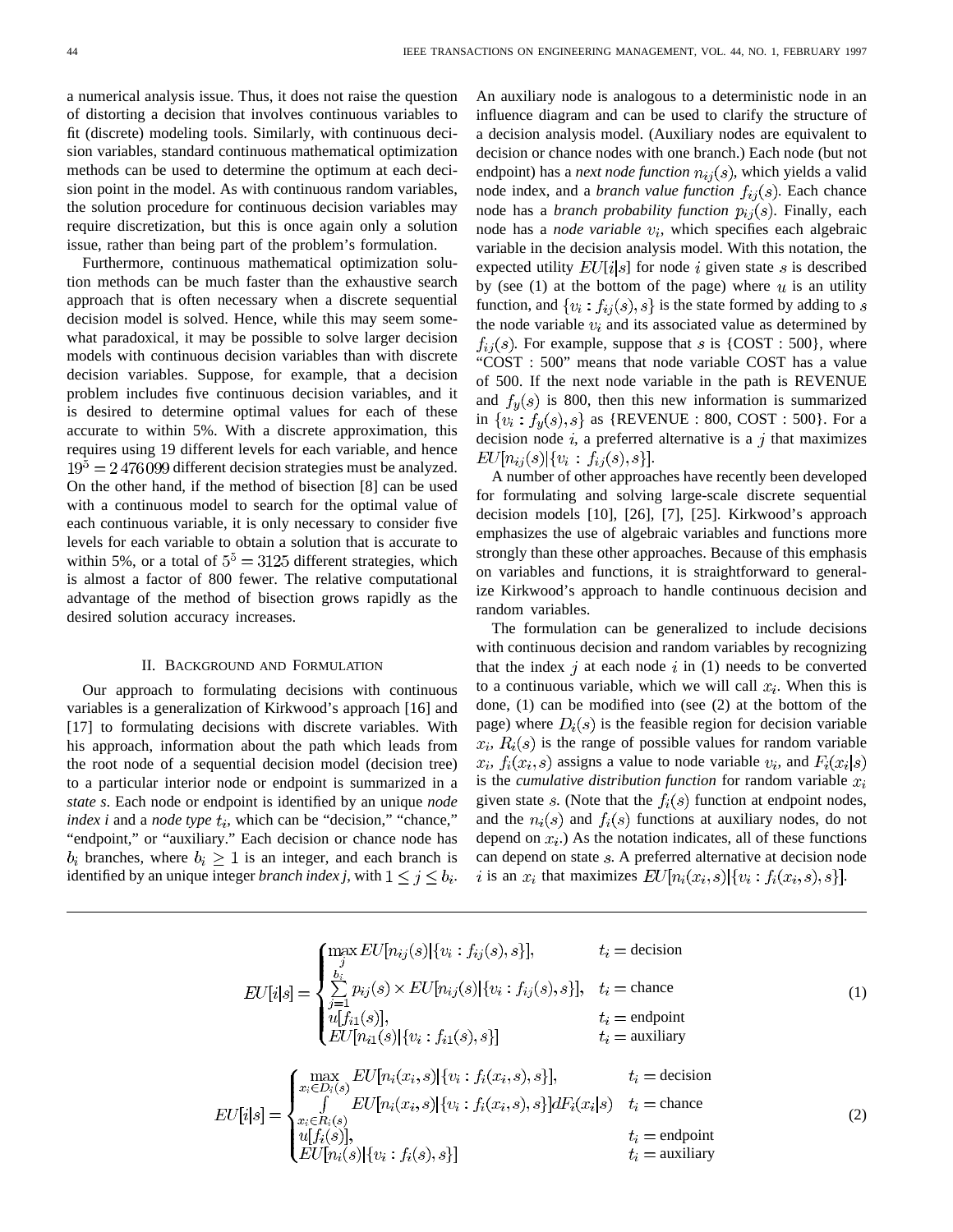

Fig. 1. Influence diagram for the Synfuels decision problem.

The discrete formulation in (1) can be viewed as a special case of (2) where  $D_i(s)$  consists of the integers 1, 2,  $\cdots$ ,  $b_i$ and the probability distribution function at chance node  $i$  is discrete over the integers 1, 2,  $\ldots$ ,  $b_i$ .

For many practical decisions, the feasible region  $D_i(s)$  will consist of a closed interval  $[L_i(s), U_i(s)]$ , where  $L_i(s)$  and  $U_i(s)$  will be called the *lower bound function* and *upper bound function*, respectively. For example, consider a three-period resource allocation problem where the budgets to be allocated for successive periods are  $x_1$ ,  $x_2$ , and  $x_3$ , respectively, subject to a total budget constraint  $x_1+x_2+x_3 \leq B$ . Then the feasible regions of the three decision variables are

$$
0 \le x_1 \le B
$$
  
\n
$$
0 \le x_2 \le B - x_1
$$
  
\n
$$
0 \le x_3 \le B - x_1 - x_2
$$
 (3)

and therefore

$$
L_i(s) = 0 \text{ for } i = 1, 2, 3
$$
  
\n
$$
U_1(s) = B
$$
  
\n
$$
U_2(s) = B - x_1
$$
  
\n
$$
U_3(s) = B - x_1 - x_2.
$$
\n(4)

Also, for many practical decision problems with continuous decision variables, the node variable  $v_i$  for each decision node will be equal to the decision variable  $x_i$ , and thus  $f_i(x_i, s) = x_i$  when  $t_i$  = decision.

The illustrative application below to R&D planning shows that a formulation in terms of (2) can be compact and, furthermore, that such a formulation can show the quantitative nature of the interrelationships among the decision and random variables in a decision more clearly than a discrete formulation.

Cost 1985 (\$/barrel)



Fig. 2. Tree diagram for Cost 1985.

However, before turning to that application, we consider the solution of (2).

## III. SOLUTION APPROACHES

Kirkwood [16] presents a solution procedure for (1), and he notes that the recursive nature of the equation (that is, the function *EU* is defined in terms of itself) leads to a particularly simple solution algorithm when programmed in a computer language which supports recursive function calls. While the solution algorithm presented in [16] is "brute force" in the sense that it traverses all paths through the decision tree corresponding to (1), empirical results show that it is sufficiently fast to realistically analyze discrete decision models with up to a few million endpoints using widely available personal computers.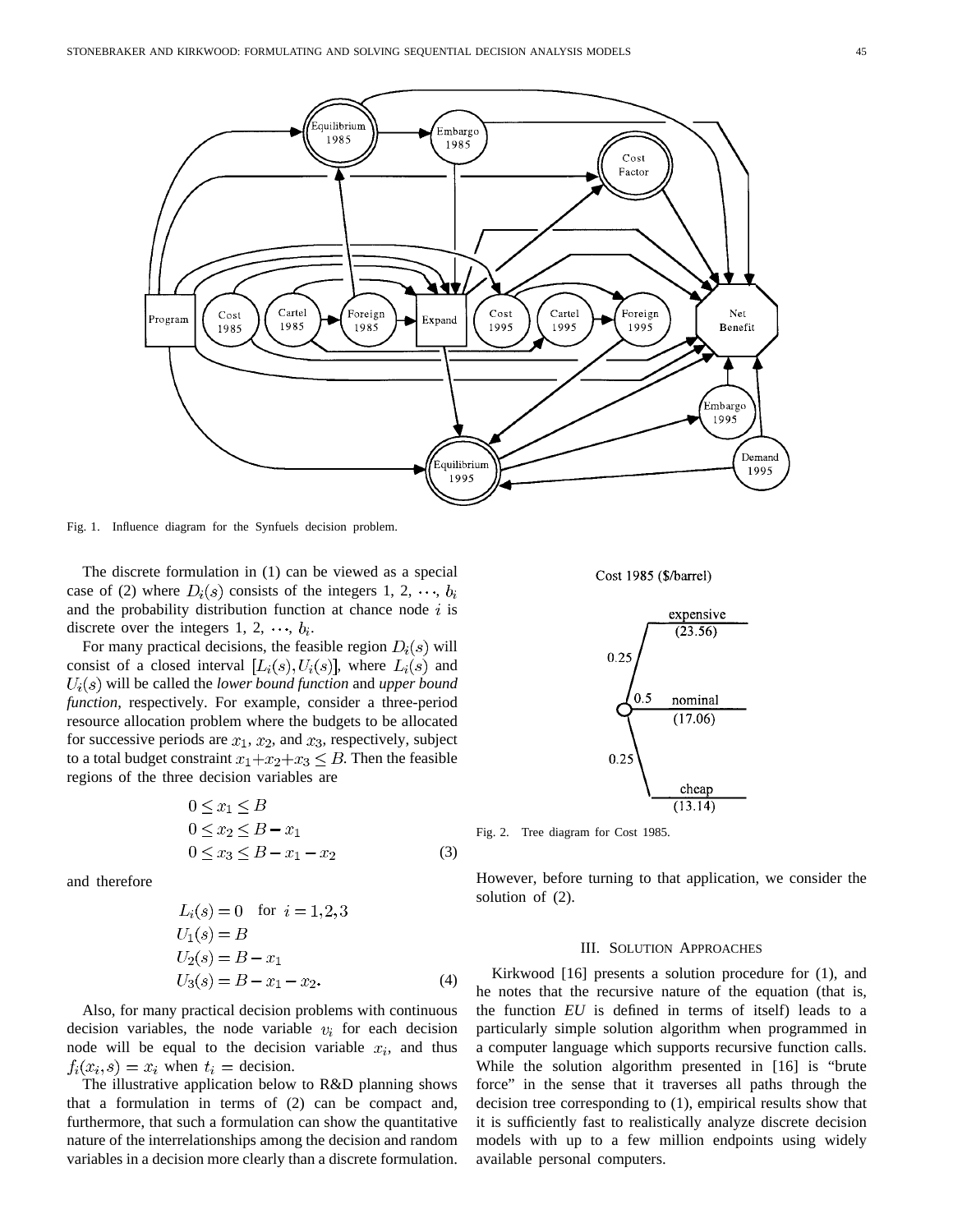Cartel 1985 Foreign 1985 (\$/barrel)



Fig. 5. Tree diagram for Foreign 1985.

Cartel 1995 Foreign 1995 (\$/barrel)



Fig. 6. Tree diagram for Foreign 1995.

The most common case in decision analysis practice is where the feasible region for each decision variable consists of an interval specified by lower and upper bound functions as discussed above. In general, the problem resulting from the analysis at each decision node is a nonlinear single-variable optimization problem subject to lower and upper bound constraints. In cases where there is a single local optimum at an interior point, the golden-section search algorithm [12] will efficiently determine the optimum. The Fibonacci search algorithm is also sometimes used. However, the golden-section search is often selected over the Fibonacci search because the total number of search intervals for the Fibonacci must be chosen in advance, whereas the golden-section search does not require this [8], which simplifies implementation. Other iterative approaches that use calculus, such as the Taylor series algorithm [8], are not practical to solve (2) because they require a closed-form specification of the objective function in order to differentiate it.

In situations where there are multiple local optima or the optimum occurs at a boundary, it is always possible to use a grid search solution procedure where the feasible region is sectioned into a grid of equally spaced points, and these points are then exhaustively searched to find the optimal point [12]. By using a fine enough grid, any desired degree of accuracy

Program (Bbbl/yr) Cost 1995 (\$/barrel)



Fig. 3. Tree diagram for Cost 1995.

Cartel 1985 Cartel 1995



Fig. 4. Tree diagram for Cartel 1985 and Cartel 1995.

Developing an analogous solution procedure for (2) requires that an integration procedure be implemented for the chance nodes and that a maximization procedure be implemented for the decision nodes. The integration of probability density functions has been considered by Keefer [14], Smith [27], Merkhofer [21], Keefer and Bodily [15], and Miller and Rice [22] among others. Keefer [14] and Keefer and Bodily [15] show that in many cases accurate expected utilities and expected values can be obtained using a three-point discrete approximation consisting of the 0.05, 0.50, and 0.95 fractiles of the continuous distribution. Interested readers are referred to these papers for further details.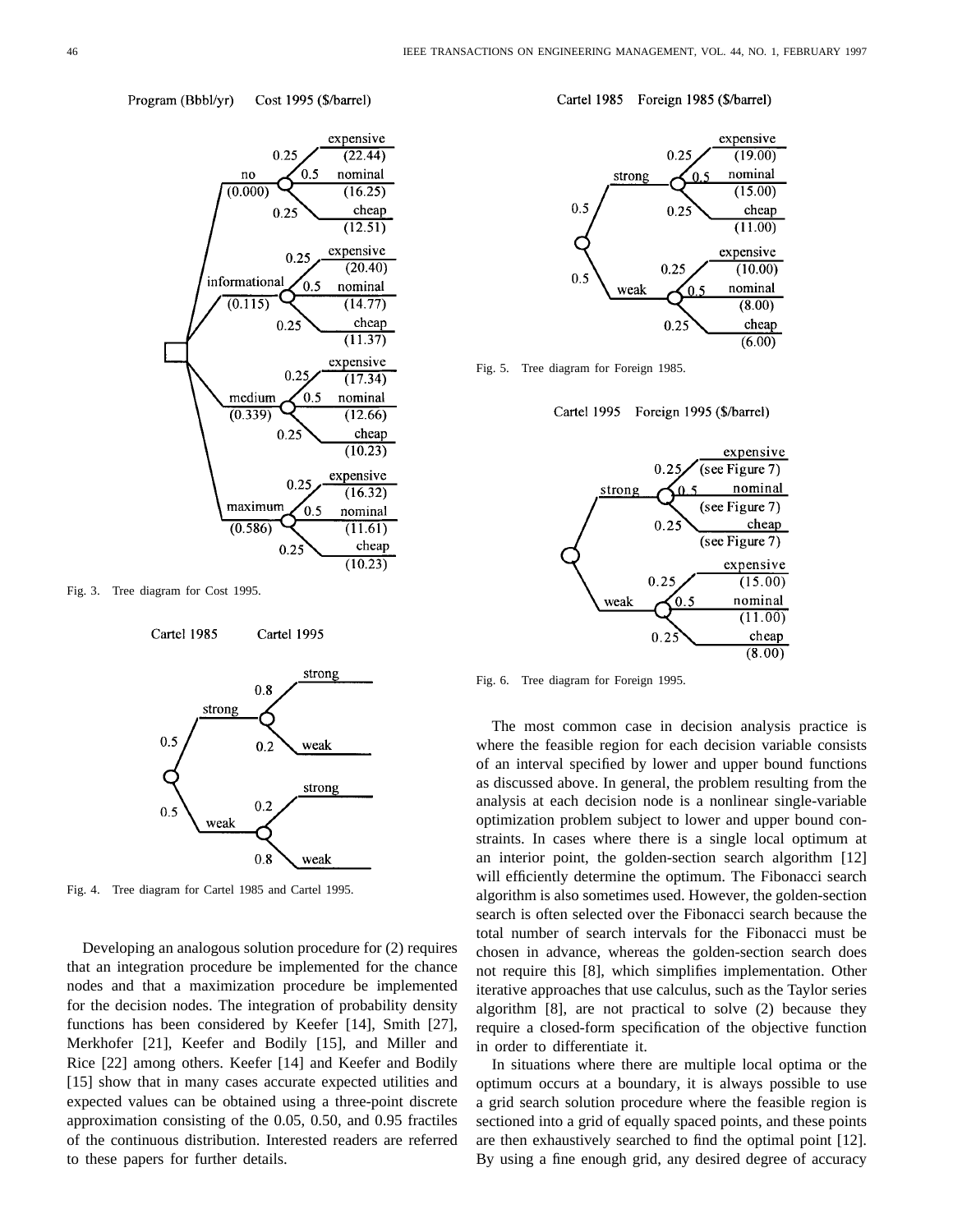

Fig. 7. Foreign 1995 when Cartel 1995 is strong.

can be obtained, but of course, considerable computation may be required if a fine grid is used.

We present empirical results related to the use of the goldensection search and grid search in the context of an illustrative application below. See [29] for further details of these solution procedures. Note that the specific solution procedure used does not impact the decision problem formulation, as given in (2). That is, the formulation of the decision model can be done using the notation of (2) regardless of the specific procedure used to solve this equation.

## IV. ILLUSTRATIVE APPLICATION

In his January 1975 State of the Union Address, President Ford called for the accelerated development of U.S. energy technology and resources so as to achieve a lowcost alternative to imported oil. The Interagency Task Force on Synthetic Fuel (Synfuel) Commercialization was formed to evaluate alternatives and make recommendations to the President. The Decision Analysis Group at Stanford Research Institute was selected to assist the Task Force [31], [30]. This Group developed a large-scale discrete sequential decision analysis model (a 93 312 endpoint decision tree) to aid the Task Force. At the time of their modeling effort, no general purpose algebraic formulation method existed for decision analysis models, either discrete or continuous. Thus an *ad hoc* description was presented which covered 33 pages in an appendix to [30], including a four-page, step-by-step calculation of the net benefit for a sample path through the 93 312 endpoint decision tree.

#### *A. Original Discrete Model Formulation*

The decision problem was formulated as a sequential resource allocation problem, with an initial decision in 1975 as to whether the United States should have a synfuels development program and, if so, at what funding. A subsequent decision in 1985 would determine if the current synfuels production capacity should be expanded and, if so, to what level of funding. These two decision variables were intrinsically continuous, as were a number of the random variables in the model (for example, the cost to produce the synfuel). However, following standard decision analysis practice, all of these continuous variables were approximated with discrete variables. Because of the complexity of the resulting discrete model, the analysis of the initial decision in the synfuels problem was limited to considering only four alternatives, namely: produce 0.000 billion barrels of synfuel per year (Bbbl/yr) ("no program"), produce 0.115 Bbbl/yr ("informational program"), produce 0.339 Bbbl/yr ("medium program"), and produce 0.586 Bbbl/yr ("maximum program"). The expansion decision in 1985 was approximated with six discrete levels, i.e., produce 0.000, 0.365, 0.730, 1.095, 1.460, and 1.825 Bbbl/yr.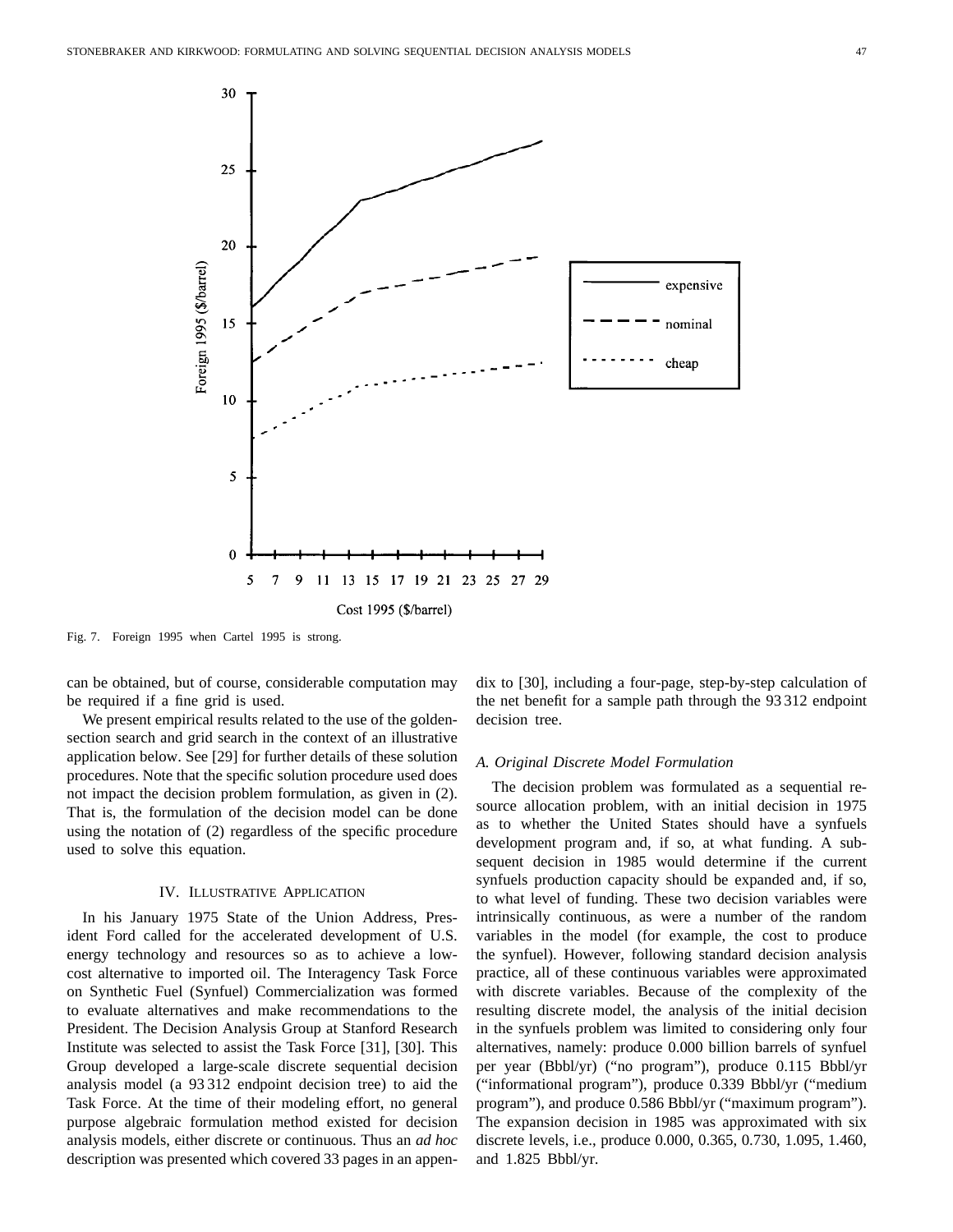|                   | Expand (Bbbl/yr) |       |       |       |       |       |  |  |
|-------------------|------------------|-------|-------|-------|-------|-------|--|--|
| Program (Bbbl/yr) | 0.000            | 0.365 | 0.730 | 1.095 | 1.460 | 1.825 |  |  |
| 0.000             | 0.94             | 1.00  | 1.13  | 1.32  | 3.00  | 10.00 |  |  |
| 0.115             | 0.90             | 0.96  | 1.05  | 1.16  | 1.30  | 1.61  |  |  |
| 0.339             | 0.89             | 0.94  | 1.01  | 1.11  | 1.23  | 1.46  |  |  |
| 0.586             | 0.88             | 0.93  | 0.99  | 1.06  | 1.16  | 1.36  |  |  |

TABLE I CAPACITY EXPANSION COST FACTORS [30]

These decisions are represented in the Fig. 1 influence diagram as *Program* and *Expand*. The *Program* decision is made before the *Expand* decision, hence the arrow from the former to the latter. In addition to these two decisions, there are a number of uncertain variables. For example, there are four uncertainties associated with the year 1985, namely: cost, cartel, foreign, and embargo; and five uncertainties for 1995: cost, cartel, foreign, embargo, and demand (where demand represents the structure of the market demand, that is, a parameter value for the demand curve). (The years 1985 and 1995 were used to typify the decades of the 1980's and 1990's, respectively. Each uncertainty associated with the year 1985 will be resolved prior to the *Expand* decision.)

*Cost 1985* and *Cost 1995* represent the uncertainty in the cost to produce synfuel in the years 1985 and 1995, respectively. While these are continuous variables, they are approximated as discrete variables. *Cost 1985* is independent of *Program*, and the probability distribution assumed for *Cost 1985* is shown in Fig. 2. *Cost 1995* depends on *Program*, and the assumptions made about the dependence are shown in Fig. 3. As shown in Fig. 3, the cost to produce a barrel of synthetic fuel in 1995 decreases as the production of such fuel increases.

*Cartel 1985* and *Cartel 1995* represent the state (strong or weak) of the OPEC cartel in 1985 and 1995, respectively. *Cartel 1995* depends on the outcome of *Cartel 1985* as shown in Fig. 4. For example, if the cartel is strong in 1985, then it is more likely that the cartel in 1995 will be strong than if the cartel is weak in 1985.

*Foreign 1985* and *Foreign 1995* represent the price of foreign oil in 1985 and 1995, respectively. *Foreign 1985* depends on the state of the cartel in 1985 as shown in Fig. 5. For example, if the cartel is strong in 1985, then the price of foreign oil in 1985 will be higher than with a weak cartel. *Foreign 1995* depends on the state of the cartel in 1995 and the cost of synthetic fuel in 1995 as shown in Figs. 6 and 7. For example, if the cartel is strong in 1995, then the price of foreign oil in 1995 will be higher than if the cartel is weak.

*Equilibrium 1985* and *Equilibrium 1995* are deterministic or auxiliary variables that represent the market equilibrium prices of oil for 1985 and 1995, respectively. As shown in Fig. 1, *Equilibrium 1985* depends on *Program* and *Foreign 1985*; and *Equilibrium 1995* depends on *Program*, *Expand*, *Foreign*



Fig. 8. Tree diagram for Demand 1995.

*1995*, and *Demand 1995*. As specified in [30], *Equilibrium 1985* and *Equilibrium 1995* are the minimum of the marketclearing price of synfuel and the price of foreign oil in the years 1985 and 1995, respectively. The market-clearing price is determined from the following demand curve:

$$
p(q) = a/(b+q) + c \tag{5}
$$

where  $p(q)$  is the price of synfuel, q is the amount of synfuel demanded, and  $a$ ,  $b$ , and  $c$  are parameter values for the demand curve. The parameter values used for the 1985 demand curve are  $a = 1888.875$ ,  $b = 19.893$ , and  $c = -69.000$ . The parameter values used for the 1995 demand curve are  $a = 809.910$  and  $c = -23.946$ , whereas the b parameter for the demand curve for 1995 (*Demand 1995*) is uncertain, and the assumed probability distribution is shown in Fig. 8.

*Embargo 1985* and *Embargo 1995* represent the likelihood of an embargo and its associated loss in 1985 and 1995, respectively. The probability of an embargo was judged to be 0.10 in 1985 and 0.05 in 1995. The duration of an embargo was assumed to be five months. As derived in [30], the economic effect of an embargo is a loss of consumer surplus, as given by

embargo loss = 
$$
-(5/12) \cdot (2.5a) \cdot [q_0^2 - 0.25 \cdot (q - q_0)^2]/(b + q_0)^2
$$
 (6)

where  $q_0$  is the amount of foreign oil and synfuel demanded at the market equilibrium price  $p_0$ ; q is the amount of synfuel demanded; and  $a$  and  $b$  are parameter values for the demand curve.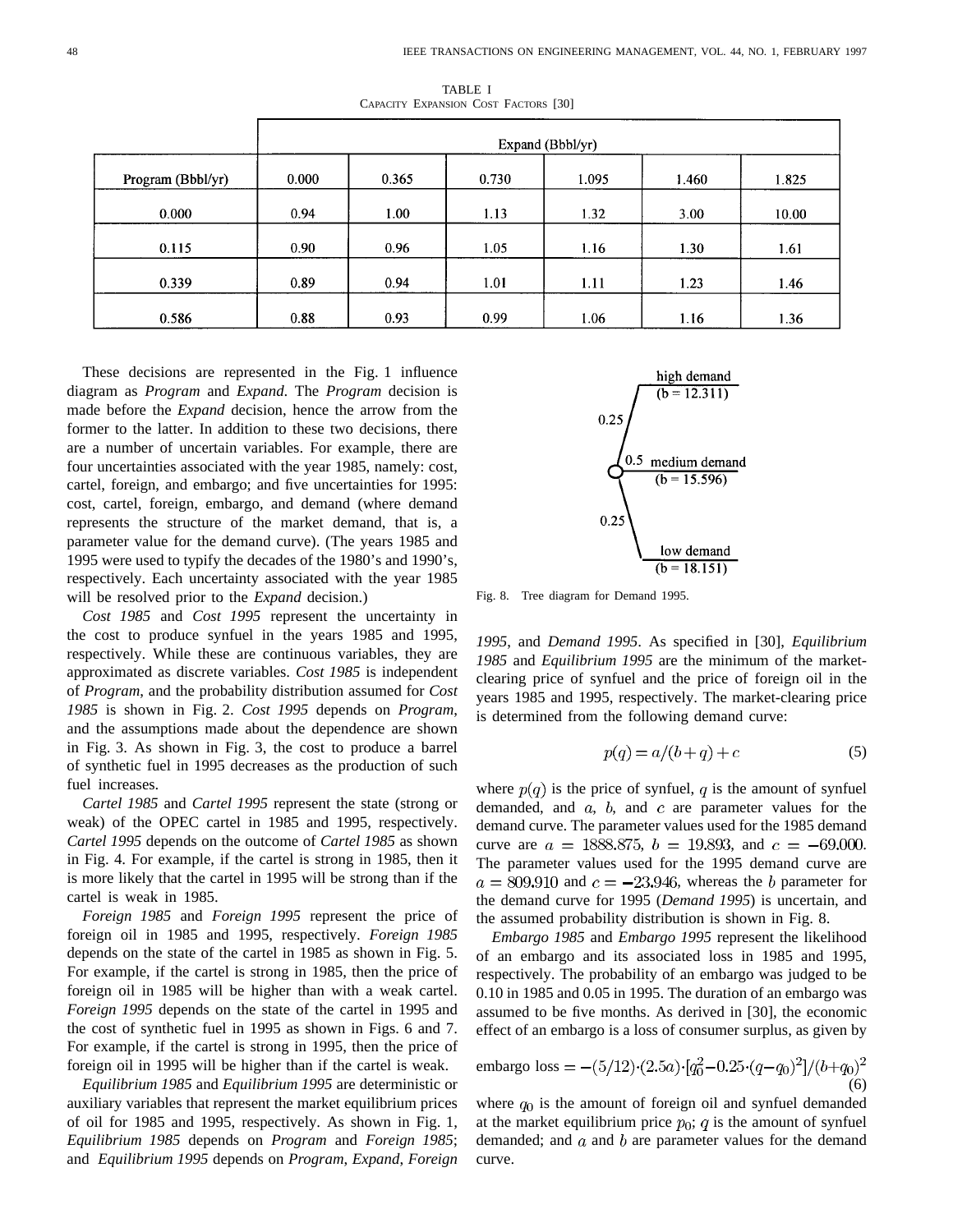| Node                    | Node           | Node               | Lower    | Upper    | <b>Branch</b> | Probability                               | Next           |
|-------------------------|----------------|--------------------|----------|----------|---------------|-------------------------------------------|----------------|
| Index                   | Type           | Variable           | Bound    | Bound    | Value         | Distribution                              | Node           |
| i                       | $\mathbf{t_i}$ | $\mathbf{v_i}$     | $L_i(s)$ | $U_i(s)$ | $f_i(x_i, s)$ | $F_i(x_i \mid s)$                         | $n_i(x_i, s)$  |
|                         |                |                    |          |          |               |                                           |                |
| $\mathbf{1}$            | decision       | Program            | 0.000    | 0.586    |               |                                           | $\overline{2}$ |
|                         |                |                    |          |          |               |                                           |                |
| $\overline{c}$          | chance         | <b>Cost 1985</b>   |          |          |               | N[μ <sub>2</sub> (s), σ <sub>2</sub> (s)] | 3              |
|                         |                |                    |          |          |               |                                           |                |
| 3                       | chance         | Cartel 1985        |          |          | $f_{3j}(s)$   | $p_{3j}(s)$                               | $\overline{4}$ |
|                         |                |                    |          |          |               |                                           |                |
| $\overline{\mathbf{4}}$ | chance         | Foreign 1985       |          |          |               | N[µ <sub>4</sub> (s), σ <sub>4</sub> (s)] | 5              |
|                         |                |                    |          |          |               |                                           |                |
| $5\overline{)}$         | auxiliary      | Equilibrium 1985   |          |          | $f_5(s)$      |                                           | 6              |
|                         |                |                    |          |          |               |                                           |                |
| 6<br>chance             |                | Embargo 1985       |          |          | $f_{6j}(s)$   | $p_{6j}(s)$                               | $\overline{7}$ |
|                         |                |                    |          |          |               |                                           |                |
| 7                       | decision       | Expand             | 0.000    | 1.825    |               |                                           | $\bf 8$        |
|                         |                |                    |          |          |               |                                           |                |
| 8                       | chance         | <b>Cost 1995</b>   |          |          |               | $N[\mu_8(s), \sigma_8(s)]$                | 9              |
|                         |                |                    |          |          |               |                                           |                |
| 9                       | chance         | Cartel 1995        |          |          | $f_{9i}(s)$   | $p_{9j}(s)$                               | 10             |
|                         |                |                    |          |          |               |                                           |                |
| 10                      | chance         | Foreign 1995       |          |          |               | $N[\mu_{10}(s), \sigma_{10}(s)]$          | 11             |
|                         |                |                    |          |          |               |                                           |                |
| 11                      | chance         | Demand 1995        |          |          |               | $N[\mu_{11}(s), \sigma_{11}(s)]$          | 12             |
|                         |                |                    |          |          |               |                                           |                |
| 12                      | auxiliary      | Equilibrium 1995   |          |          | $f_{12}(s)$   |                                           | 13             |
|                         |                |                    |          |          |               |                                           |                |
| 13                      | chance         | Embargo 1995       |          |          | $f_{13j}(s)$  | $p_{13j}(s)$                              | 14             |
|                         |                |                    |          |          |               |                                           |                |
| 14                      | auxiliary      | <b>Cost Factor</b> |          |          | $f_{14}(s)$   |                                           | 15             |
|                         |                |                    |          |          |               |                                           |                |
| 15                      | endpoint       |                    |          |          | $f_1$ s(s)    |                                           |                |

TABLE II CONTINUOUS-VARIABLE DECISION ANALYSIS MODEL FORMULATION OF THE SYNFUELS DECISION PROBLEM

Consumer surplus is the difference between the value of a good (i.e., energy) to a consumer and the amount paid for it. Given a demand curve, such as (5), and a market equilibrium price, the consumer surplus is determined from the area below the demand curve and above the market equilibrium price. Consumer surplus, as derived in [30], is given by

consumer surplus =  $a \cdot [\ln(a/b) - 1] - a \cdot \ln[p_0 - c] + b \cdot (p_0 - c)$ (7)

where  $a, b$ , and  $c$  are parameter values for the demand curve; and  $p_0$  is the market equilibrium price.

The supply curve used in [30] is the product of *Cost 1995* and the appropriate capacity expansion cost factor shown in Table I. Producer surplus is the difference between the amount received by a producer for a good and the cost to produce

it. Given a supply curve and a market equilibrium price, producer surplus is determined from the signed sum of the area above market equilibrium price and below the supply curve (thus including possible negative contributions to producer surplus), and the area below the market equilibrium price and above the supply curve (thus including possible positive contributions to producer surplus). The deterministic variable *Cost Factor* in Fig. 1 is a contribution to producer surplus and is determined by the area under the supply curve. As derived in [30], producer surplus for 1985 and 1995, respectively, are determined by and (8) and (9) at the bottom of the page.

Consumer surplus, producer surplus, embargo loss, and environmental and socioeconomic cost specify the objective function, *Net Benefit*. The environmental and socioeconomic cost of producing synfuel is \$0.40 per barrel [30]. The net ben-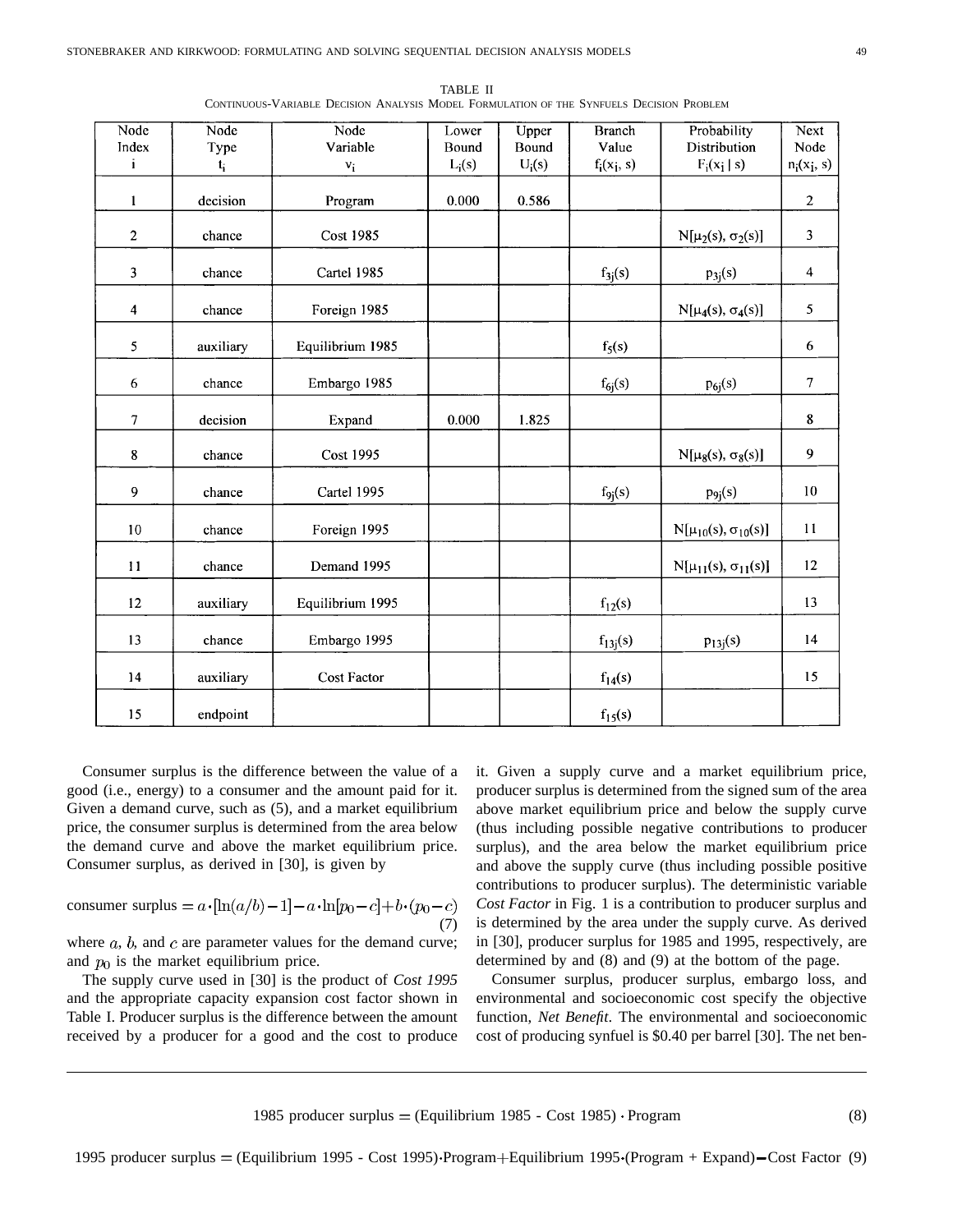TABLE III MEAN AND STANDARD DEVIATION FUNCTIONS FOR CONTINUOUS RANDOM VARIABLES IN THE SYNFUELS DECISION MODEL

|    | $\mu_i(s)$                                                                      | $\sigma_i(s)$                                                                          | state s                                                                                                      |
|----|---------------------------------------------------------------------------------|----------------------------------------------------------------------------------------|--------------------------------------------------------------------------------------------------------------|
| 2  | 17.7                                                                            | 3.74                                                                                   |                                                                                                              |
|    | 15.0<br>8.0                                                                     | 2.83<br>1.41                                                                           | Cartel $1985 = 1$<br>Cartel $1985 = 2$                                                                       |
| 8  | $16.9 - 7.54$ • Program                                                         | 3.56 - 2.14 • Program                                                                  |                                                                                                              |
| 10 | $9.39 + 0.542 \cdot \text{Cost}$ 1995<br>$14.6 + 0.175 \cdot Cost 1995$<br>11.3 | $2.36 + 0.135 \cdot \text{Cost}$ 1995<br>$3.41 + 0.059 \cdot \text{Cost}$ 1995<br>2.49 | Cartel 1995 = 1, $5 \le$ Cost 1995 < 14<br>Cartel 1995 = 1, $14 \le$ Cost 1995 $\le$ 29<br>Cartel $1995 = 2$ |
| 11 | 15.4                                                                            | 2.07                                                                                   |                                                                                                              |

TABLE IV PROBABILITY DISTRIBUTIONS FOR DISCRETE RANDOM VARIABLES IN THE SYNFUELS DECISION MODEL

| Node<br>Index | Node<br>Type   | Node<br>Variable | Number of<br><b>Branches</b> | <b>Branch</b><br>Index | <b>Branch</b><br>Value | Branch<br>Probability | Next<br>Node |
|---------------|----------------|------------------|------------------------------|------------------------|------------------------|-----------------------|--------------|
|               | t <sub>i</sub> | $v_i$            | $b_i$                        |                        | $f_{ij}(s)$            | $p_{ij}(s)$           | $n_{ij}(s)$  |
| 3             | chance         | Cartel 1985      | $\overline{2}$               | $\overline{2}$         | $\overline{2}$         | 0.50<br>0.50          | 4<br>4       |
| 6             | chance         | Embargo 1985     | $\overline{2}$               | 2                      | $f_{6j}(s)$<br>,       | 0.10<br>0.90          |              |
| 9             | chance         | Cartel 1995      | $\overline{2}$               | $\overline{2}$         | $\overline{c}$         | $p_{9j}(s)$<br>,      | 10<br>10     |
| 13            | chance         | Embargo 1995     | $\overline{2}$               | 2                      | $f_{13,j}(s)$<br>55    | 0.05<br>0.95          | 14<br>14     |

efit for 1985 is the sum of consumer surplus in 1985, producer surplus in 1985, embargo loss in 1985, and environmental and socioeconomic cost in 1985. Similarly, the net benefit for 1995 is the sum of consumer surplus in 1995, producer surplus in 1995, embargo loss in 1995, and environmental and socioeconomic cost in 1995. The total discounted net benefit is measured in constant 1975 dollars, as determined by multiplying the net benefits for 1985 and 1995 by the appropriate discount factors and summing. (A 10% discount rate is used in [30] and results in discount factors of 4.2 for 1985 and 1.62 for 1995.)

## *B. Continuous Variable Model Formulation*

As mentioned above, several of the variables in the synfuels decision problem are intrinsically continuous. These include the decisions *Program* and *Expand*, as well as the random variables *Cost 1985*, *Foreign 1985*, *Cost 1995*, *Foreign 1995*, and *Demand 1995*. As shown above, the original formulation approximated the possible levels for these variables with a small number of discrete levels.

To illustrate the usefulness of a continuous-variable decision analysis formulation, such a formulation is presented for the synfuels decision problem in Tables II–V. Table II contains the basic structure of the decision model using the notation of (2). The two continuous decision variables *Program* and *Expand* have node indexes one and seven, and Table II shows that the feasible regions for these variables are specified by lower and upper bounds, which are simply fixed values.

The continuous random variables *Cost 1985*, *Foreign 1985*, *Cost 1995*, *Foreign 1995*, and *Demand 1995* have node indexes 2, 4, 8, 10, and 11, respectively. To illustrate the continuous formulation approach for these random variables, normal distributions specified by N[ $\mu$ ,  $\sigma$ ], where  $\mu$  is the mean and  $\sigma$  is the standard deviation, are assumed for the five continuous random variables. (Since no continuous distributions were specified in the original analysis, these should be considered only illustrative.) The functional forms for the means and standard deviations of these normal distributions are specified in Table III.

The remaining (discrete) random variables are *Cartel 1985*, *Embargo 1985*, *Cartel 1995*, and *Embargo 1995*, with node indexes 3, 6, 9, and 13, respectively. The probability distributions for these random variables are given in Table IV, and some of the entries in this table are further defined in Table V.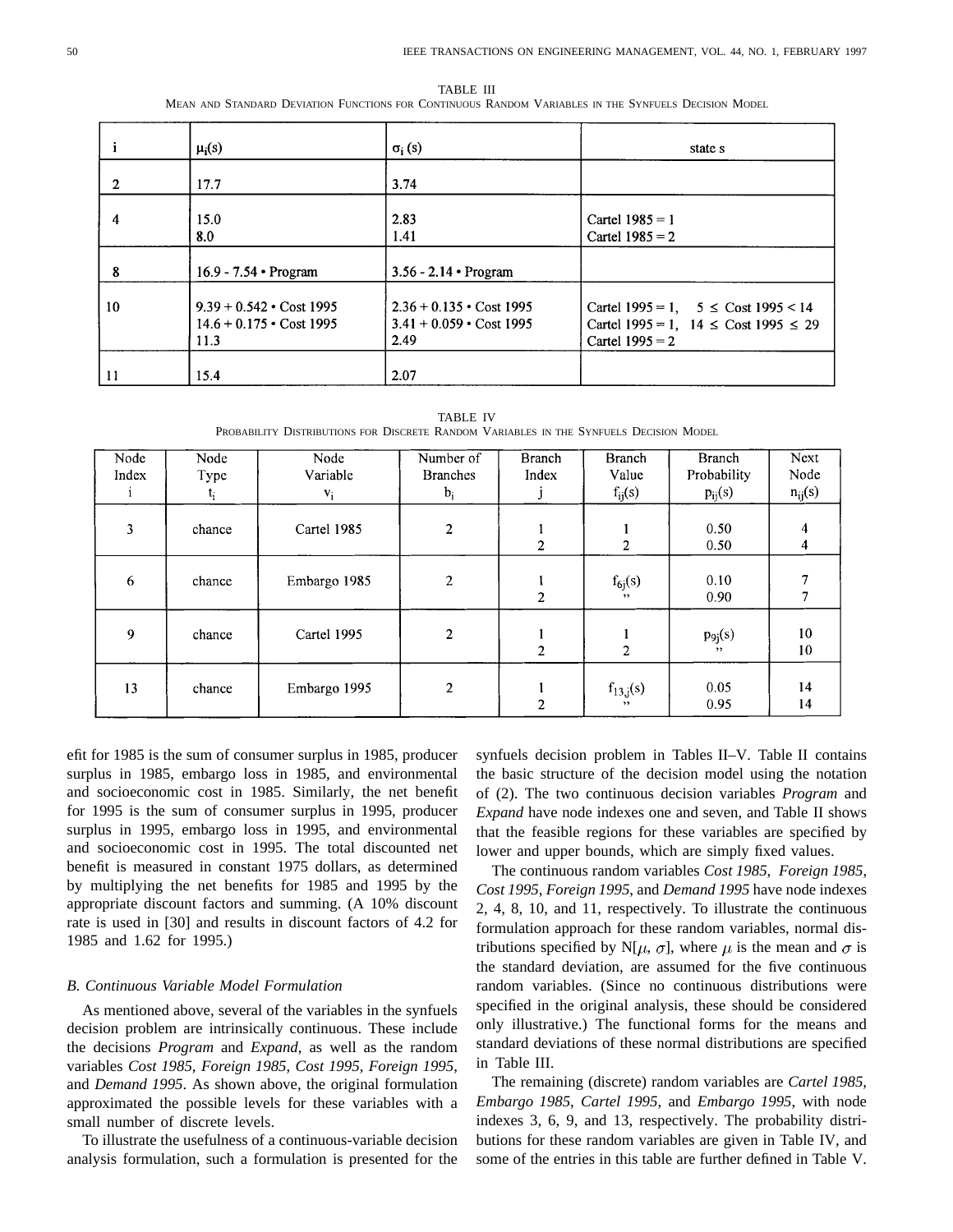| I<br>× |  |
|--------|--|
|        |  |

|                                                       | TABLE V |  |  |
|-------------------------------------------------------|---------|--|--|
| SUPPLEMENTAL FUNCTIONS IN THE SYNFUELS DECISION MODEL |         |  |  |

| $f_5(s)$                                                                                                                                                                                                                                                                                                                                                                                                                                                                                                 | min { [1888.875 / (19.893 + Program)] - 69, Foreign 1985 }                                                                                                                                            |                                             |                                       |                                       |                                       |                                       |                                       |                                        |                                                                                                                                     |
|----------------------------------------------------------------------------------------------------------------------------------------------------------------------------------------------------------------------------------------------------------------------------------------------------------------------------------------------------------------------------------------------------------------------------------------------------------------------------------------------------------|-------------------------------------------------------------------------------------------------------------------------------------------------------------------------------------------------------|---------------------------------------------|---------------------------------------|---------------------------------------|---------------------------------------|---------------------------------------|---------------------------------------|----------------------------------------|-------------------------------------------------------------------------------------------------------------------------------------|
| $f_{61}(s)$<br>$f_{62}(s)$                                                                                                                                                                                                                                                                                                                                                                                                                                                                               | -1967.58 • $[c^2 - 0.25 \cdot (c + Program)^2]/(c + 19.893)^2$<br>0<br>where $c = 1888.875$ / (Equilibrium 1985 + 69) - 19.893                                                                        |                                             |                                       |                                       |                                       |                                       |                                       |                                        |                                                                                                                                     |
| $p_{91}(s)$<br>$p_{92}(s)$                                                                                                                                                                                                                                                                                                                                                                                                                                                                               | Cartel $1985 = 2$<br>Cartel $1985 = 1$<br>0.20<br>0.80<br>0.20<br>0.80                                                                                                                                |                                             |                                       |                                       |                                       |                                       |                                       |                                        |                                                                                                                                     |
| $f_{12}(s)$                                                                                                                                                                                                                                                                                                                                                                                                                                                                                              | min { $[809.91 / (Demand 1995 + Program + Expand)] - 23.946$ , Foreign 1995 }                                                                                                                         |                                             |                                       |                                       |                                       |                                       |                                       |                                        |                                                                                                                                     |
| $f_{13,1}(s)$<br>$f_{13,2}(s)$                                                                                                                                                                                                                                                                                                                                                                                                                                                                           | -843.66 • $[c^2 - 0.25 \cdot (c + Program + Expand)^2] / (c + Demand 1995)^2$<br>$\Omega$<br>where $c = 809.91$ / (Equilibrium 1995 + 23.946) - Demand 1995                                           |                                             |                                       |                                       |                                       |                                       |                                       |                                        |                                                                                                                                     |
| $f_{14}(s)$                                                                                                                                                                                                                                                                                                                                                                                                                                                                                              | $CF(Program, 0.000) \cdot (Program + Expand),$                                                                                                                                                        |                                             |                                       |                                       |                                       |                                       |                                       |                                        | $0.000 \le$ Expand < 0.365                                                                                                          |
|                                                                                                                                                                                                                                                                                                                                                                                                                                                                                                          | $0.1825 \cdot [CF(Program, 0.365) + CF(Program, 0.000)]$<br>$0.365 \le$ Expand < 0.730<br>+ CF(Program, $0.365$ ) • (Program + Expand - 0.365),                                                       |                                             |                                       |                                       |                                       |                                       |                                       |                                        |                                                                                                                                     |
|                                                                                                                                                                                                                                                                                                                                                                                                                                                                                                          | $0.1825 \cdot [CF(Program, 0.000) + 2 \cdot CF(Program, 0.365) + CF(Program, 0.730)]$<br>+ CF(Program, $0.730$ ) • (Program + Expand - 0.730),                                                        |                                             |                                       |                                       |                                       |                                       |                                       |                                        | $0.730 \le$ Expand < 1.095                                                                                                          |
|                                                                                                                                                                                                                                                                                                                                                                                                                                                                                                          | $0.1825 \cdot [CF(Program, 0.000) + 2 \cdot CF(Program, 0.365) + 2 \cdot CF(Program, 0.730)]$<br>+ CF(Program, 1.095)] + CF(Program, 1.095) • (Program + Expand - 1.095),                             |                                             |                                       |                                       |                                       |                                       |                                       |                                        | $1.095 \le$ Expand < 1.460                                                                                                          |
|                                                                                                                                                                                                                                                                                                                                                                                                                                                                                                          | $0.1825 \cdot [CF(Program, 0.000) + 2 \cdot CF(Program, 0.365) + 2 \cdot CF(Program, 0.730)]$<br>+ 2 · CF(Program, 1.095) + CF(Program, 1.460)]<br>+ CF(Program, 1.460) • (Program + Expand - 1.460), |                                             |                                       |                                       |                                       |                                       |                                       |                                        | $1.460 \le$ Expand $\le 1.825$                                                                                                      |
|                                                                                                                                                                                                                                                                                                                                                                                                                                                                                                          | between adjacent Expand entries in the following table:                                                                                                                                               |                                             |                                       |                                       |                                       |                                       |                                       |                                        | The value for CR(Program, Expand) required for $f_1(1s)$ is calculated by linear interpolation between adjacent Program entries and |
|                                                                                                                                                                                                                                                                                                                                                                                                                                                                                                          |                                                                                                                                                                                                       |                                             |                                       |                                       |                                       | Expand                                |                                       |                                        |                                                                                                                                     |
|                                                                                                                                                                                                                                                                                                                                                                                                                                                                                                          | CF(Program, Expand)                                                                                                                                                                                   | Program<br>0.000<br>0.115<br>0.339<br>0.586 | 0.000<br>0.94<br>0.90<br>0.89<br>0.88 | 0.365<br>1.00<br>0.96<br>0.94<br>0.93 | 0.730<br>1.13<br>1.05<br>1.01<br>0.99 | 1.095<br>1.32<br>1.16<br>1.11<br>1.06 | 1.460<br>3.00<br>1.30<br>1.23<br>1.16 | 1.825<br>10.00<br>1.61<br>1.46<br>1.36 |                                                                                                                                     |
| 4.2 • [8084.49 - 1888.875 • ln(Equilibrium 1985 + 69) + 19.893 • (Equilibrium 1985 + 69) + Embargo 1985 +<br>$f_{15}(s)$<br>(Equilibrium 1985 - Cost 1985) • Program - 0.4 • Program] + 1.62 • [809.91 • { $ln(809.91 / Demand 1995) - 1$ }<br>- 809.91 • $ln(Equilibrium 1995 + 23.946) + Demand 1995$ • (Equilibrium 1995 + 23.946) + Embargo 1995 +<br>Equilibrium 1995 • (Program + Expand) + (Equilibrium 1995 - Cost 1985) • Program - (Cost 1995) • (Cost Factor)<br>$-0.4$ • (Program + Expand)] |                                                                                                                                                                                                       |                                             |                                       |                                       |                                       |                                       |                                       |                                        |                                                                                                                                     |

There are three auxiliary variables *Equilibrium 1985*, *Equilibrium 1995*, and *Cost Factor*, with node indexes 5, 12, and 14, respectively. The specific functions which determine the values of these auxiliary variables are given in Table V. Finally, node index 15 is the endpoint for the decision model, and the function which determines the endpoint values for the model is given in Table V.

The formulation in Tables II–V is significantly more compact than the original 33-page formulation shown in [30], but a greater advantage is that it shows the structure of the decision

problem more clearly. We quickly see that the two decision variables can lie anywhere within a bounded interval, and the specific quantitative nature of the interdependencies among the decision and random variables is more apparent. For example, the mean and standard deviation for *Cost 1995* both depend linearly on *Program*. In addition, *Embargo 1985* is a function of *Program* and *Equilibrium 1985*, and *Embargo 1995* is a function of *Program*, *Expand*, *Demand 1995*, and *Equilibrium 1995*, with the specific functional relationships shown in the table.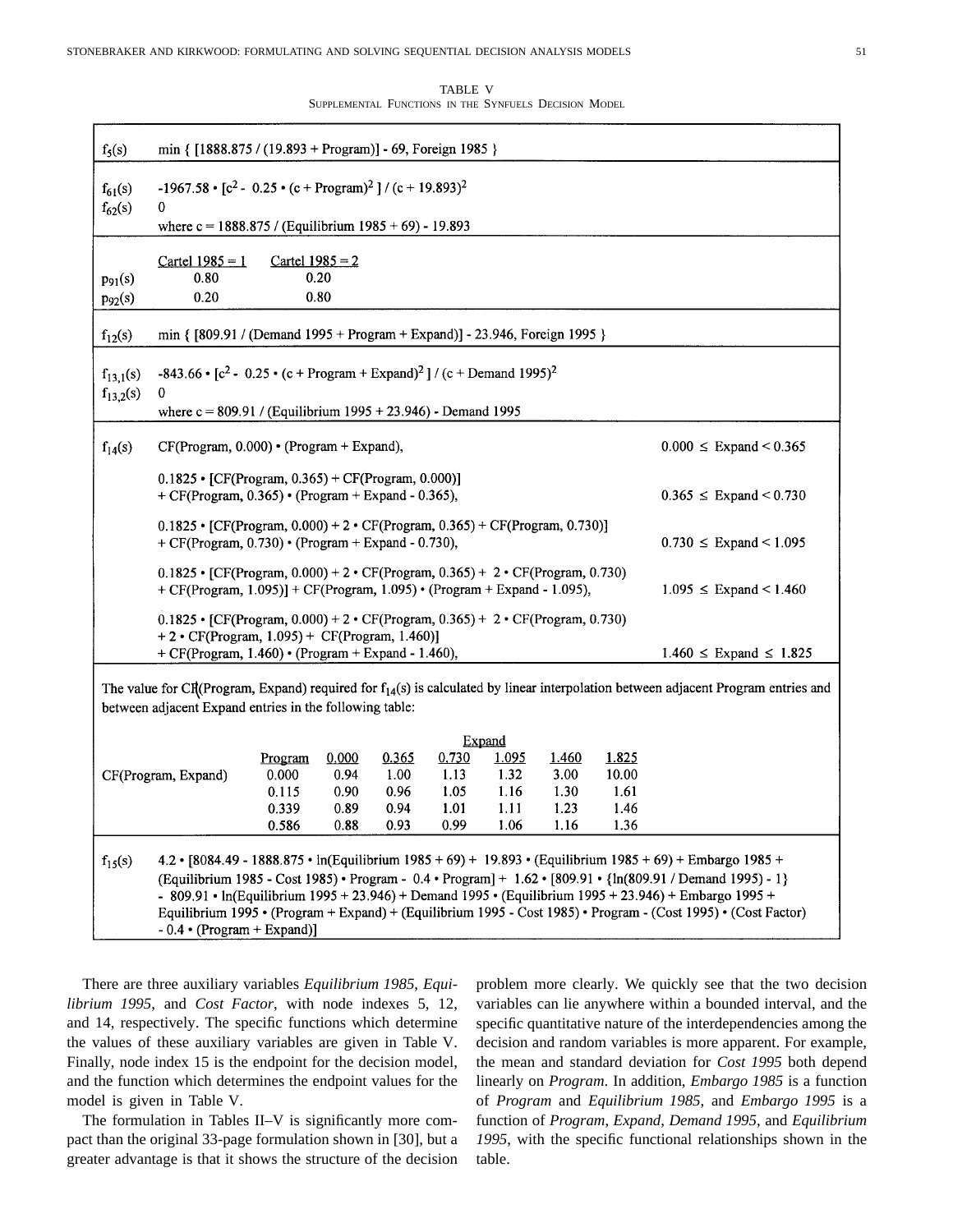Having random variables as functions of decision variables as in this application is common in R&D decisions where the likelihood of success of a R&D project is characterized by the amount spent on funding the project. See, for example, [1]–[6], [11], [13], [19], [20], [23], [24], [28], and [32].

The formulation in Tables II–V was solved using (2). To solve this formulation, the continuous random variables were integrated using the extended Pearson–Tukey approximation [14]. Other integration procedures, such as the extended Swanson–Megill approximation [15], moment methods [27], etc., could also be used. The expected net benefit was calculated as \$173.14 billion using the grid search solution procedure and \$173.23 billion using the golden-section search solution procedure, when the values for *Program* and *Expand* were determined to within 5%. At this accuracy level, the goldensection search was about seven times faster than the grid search (45 s versus 5 min 10 s on a 33-MHz 486 IBM-compatible personal computer with a math coprocessor.)

## V. CONCLUSIONS

The continuous-variable decision analysis approach offers a direct approach to formulating and solving sequential decision problems under uncertainty when the variables in such problems are continuous. It more explicitly shows the structure of such problems than a traditional discrete decision analysis model. In addition to possible computational advantages, this approach can result in better acceptance of the decision model by managers and engineers because the continuous variables in the decision problem are not distorted to fit discrete analysis tools.

### ACKNOWLEDGMENT

The reviewers provided helpful comments which substantially improved the presentation in this article.

#### **REFERENCES**

- [1] A. C. Atkinson and A. H. Bobis, "A mathematical basis for the selection of research projects," *IEEE Trans. Eng. Manage.*, vol. EM-16, pp. 2–8, 1969.
- [2] N. Baker and J. Freeland, "Recent advances in R&D benefit measurement and project selection methods," *Manage. Sci.*, vol. 21, pp. 1164–1175, 1975.
- [3] J. F. Bard, R. Balachandra, and P. E. Kaufmann, "An interactive approach to R&D project selection and termination," *IEEE Trans. Eng. Manage.*, vol. 35, pp. 139–146, 1988.
- [4] A. H. Bobis and A. C. Atkinson, "Analyzing R&D investments via dynamic modeling," *Chem. Eng.*, vol. 77, no. 5, pp. 133–141, 1970.
- [5]  $\_\_\_\$ , "Analyzing potential research projects," *Chem. Eng.*, vol. 77, no. 4, pp. 95–100, 1970.
- [6] A. H. Bobis, T. F. Cooke, and J. H. Paden, "A funds allocation method to improve the odds for research successes," *Res. Manage.*, vol. 14, no. 2, pp. 34–49, 1971.
- [7] H. J. Call and W. A. Miller, "A comparison of approaches and implementations for automating decision analysis," *Reliability Eng. Syst. Safety*, vol. 30, pp. 115–162, 1990.
- [8] E. W. Cheney and D. R. Kincaid, *Numerical Mathematics and Computing*, 2nd ed. Pacific Grove, CA: Brooks/Cole, 1985.
- [9] R. T. Clemen, *Making Hard Decisions: An Introduction to Decision Analysis*, 2nd ed. Belmont, CA: Duxbury, 1996.
- [10] Z. Covaliu and R. M. Oliver, "Representation and solution of decision problems using sequential decision diagrams," *Manage. Sci.*, vol. 41, pp. 1860–1881, 1995.
- [11] B. V. Dean and L. E. Hauser, "Advanced materiel systems planning," *IEEE Trans. Eng. Manage.*, vol. EM-14, pp. 21–43, 1967.
- [12] B. S. Gottfried and J. Weisman, *Introduction to Optimization Theory*. Englewood Cliffs, NJ: Prentice-Hall, 1973.
- [13] S. W. Hess, "A dynamic programming approach to R and D budgeting and project selection," *IRE Trans. Eng. Manage.*, vol. EM-9, pp. 170–179, 1962.
- [14] D. L. Keefer, "Certainty equivalents for three-point discrete distribution approximations," *Manage. Sci.*, vol. 40, pp. 760–773, 1994.
- [15] D. L. Keefer and S. E. Bodily, "Three-point approximations for continuous random variables," *Manage. Sci.*, vol. 29, pp. 595–609, 1983.
- [16] C. W. Kirkwood, "Implementing an algorithm to solve large sequential decision analysis models," *IEEE Trans. Syst., Man Cybern.*, vol. 24, pp. 1425–1432, 1994.
- [17] \_\_\_\_, "An algebraic approach to formulating and solving large models for sequential decisions under uncertainty," *Manage. Sci.*, vol. 39, pp. 900–913, 1993.
- [18]  $\_\_\_\$ , "An overview of methods for applied decision analysis," *Interfaces*, vol. 22, no. 6, pp. 28–39, 1992.
- [19] G. R. Madley and B. V. Dean, "Strategic planning for investment in R&D using decision analysis and mathematical programming," *IEEE Trans. Eng. Manage.*, vol. EM-32, pp. 84–90, 1985.
- [20] J. M. Mellichamp, W. L. Dixon Jr., and S. L. Mitchell, "Ballistic missile defense technology management with goal programming," *Interfaces*, vol. 10, no. 5, pp. 68–75, 1980.
- [21] M. W. Merkhofer, "Quantifying judgmental uncertainty: methodology, experiences, and insights," *IEEE Trans. Syst., Man Cybern.*, vol. SMC-17, pp. 741–752, 1987.
- [22] A. C. Miller and T. R. Rice, "Discrete approximations of probability distributions," *Manage. Sci.*, vol. 29, pp. 352–362, 1983.
- [23] D. L. Owen, "Selecting projects to obtain a balanced research portfolio," in *Readings on the Principles and Applications of Decision Analysis*, vol. I, R. A. Howard and J. E. Matheson, Eds. Menlo Park, CA: Strategic Decisions Group, 1983, pp. 337–361.
- [24] E. M. Rosen and W. E. Souder, "A method for allocating R&D expenditures," *IEEE Trans. Eng. Manage.*, vol. EM-12, pp. 87–93, 1965.
- [25] R. D. Shachter, "Evaluating influence diagrams," *Operat. Res.*, vol. 34, pp. 871–882, 1986.
- [26] P. P. Shenoy, "Valuation-based systems for bayesian decision analysis," *Operat. Res.*, vol. 40, pp. 463–484, 1992.
- [27] J. E. Smith, "Moment methods for decision analysis," *Manage. Sci.*, vol. 39, pp. 340–358, 1993.
- [28] W. E. Souder, "Analytical effectiveness of mathematical models for R&D project selection," *Manage. Sci.*, vol. 19, pp. 907–923, 1973.
- [29] J. S. Stonebraker, "Applying decision analysis to sequential decisions under uncertainty with continuous decision variables," Ph.D. dissertation, Dept. Decision and Inform. Syst., Arizona State Univ., 1993.
- [30] Synfuels Interagency Task Force, "Recommendations for a synthetic fuels commercialization program," vol. II, Cost/Benefit Analysis of Alternative Production Levels, 1975.
- [31] S. N. Tani, "Decision analysis of the synthetic fuels commercialization program," *Readings on the Principles and Applications of Decision Analysis*, vol. I, R. A. Howard and J. E. Matheson, Eds. Menlo Park, CA: Strategic Decisions Group, 1978, pp. 435–443.
- [32] B. W. Taylor III, L. J. Moore, and E. R. Clayton, "R&D project selection and manpower allocation with integer nonlinear goal programming," *Manage. Sci.*, vol. 28, pp. 1149–1158, 1982.
- [33] N. A. Zaino, Jr. and J. D'Errico, "Optimal discrete approximations for continuous outcomes with applications in decision and risk analysis," *J. Operat. Res. Soc.*, vol. 40, pp. 379–388, 1989.



**Jeffrey S. Stonebraker** received the B.S. degree in electrical engineering from the University of South Florida, Tampa, the M.S. degree in engineeringeconomic systems from Stanford University, Stanford, CA, and the Ph.D. degree in business administration from Arizona State University, Tempe.

He is a Major in the United States Air Force. His work experience includes four years as a groundbased radar test engineer at Hill Air Force Base, and five years as an Assistant Professor at the United States Air Force Academy's Department of

Mathematical Sciences. He is currently a Quality Consultant at Scott Air Force Base, and has consulted for numerous companies in the private sector, as well as the Departments of Defense and Energy. His research interest is in decision analysis.

Maj. Stonebraker is a member of the Institute for Operations Research and the Management Sciences and its Decision Analysis Society, Tau Beta Pi, Phi Kappa Phi, Alpha Iota Delta, and Omega Rho.